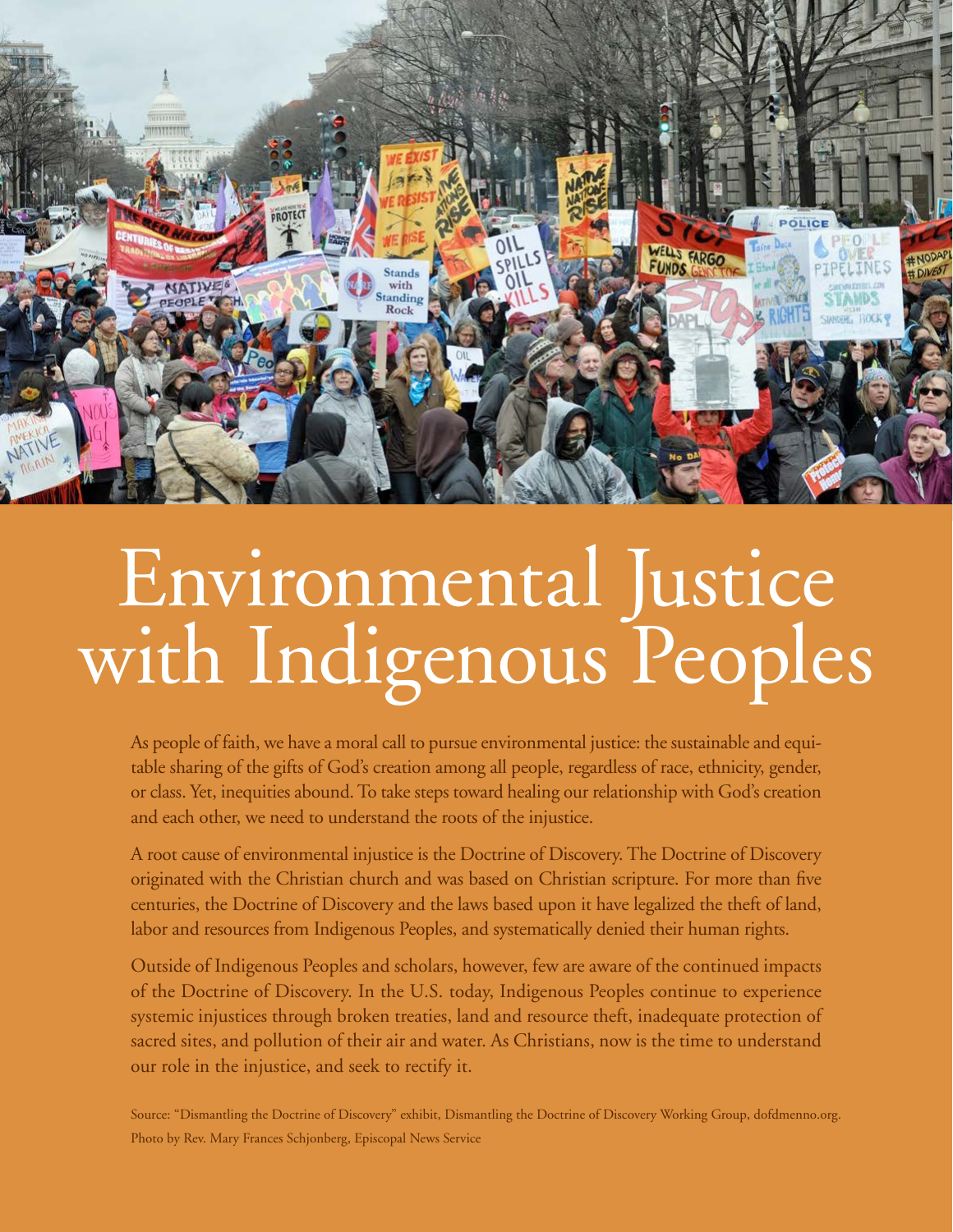# WHAT IS THE "DOCTRINE of Discovery?"

The "Doctrine of Discovery" is a philosophical and legal framework dating to the 15th century that gave Christian governments moral and legal rights to invade and seize Indigenous lands and dominate Indigenous Peoples. The patterns of oppression that continue to dispossess Indigenous Peoples of their lands today are found in numerous historical documents such as Papal Bulls, Royal Charters and U.S. Supreme Court rulings as recent as 2005. Collectively, these and other concepts form a paradigm of domination that legitimates extractive industries that displace and destroy many Indigenous Peoples and other vulnerable communities, as well as harm the earth.

#### Papal Bulls

Because the Doctrine of Discovery did not consider Indigenous Peoples to be human if they were not Christian, conquering nations rationalized enslavement of the people they encountered. For example, the 1452 Papal Bull (pronouncement) Dum Diversas issued by Pope Nicholas V said that Christian sovereigns were empowered by the Church to "invade, capture, vanquish and subdue… all Saracens (Muslims) and Pagans and all enemies of Christ… to reduce their persons to perpetual slavery… and to take away all of their possessions and property." The Papal Bull Romanus Pontifex issued in 1455 reinforced these principles.



# **CONNECTIONS** to Christianity

Undergirding the Doctrine of Discovery are Christian theologies of entitlement that cite the Great Commission (Matthew 28:19-20), the divine mandate to rule based on Romans 13, and the narrative of a covenantal people justified in taking possession of land as described in the Exodus story. Another principle "Terra Nullius" (empty land) was a theological and legal doctrine that said "discovered" lands were effectively devoid of humans if the original people who lived there, defined as "heathens, pagans and infidels," were not ruled by a Christian prince. Thus, Christendom legitimized the conquest of both people and land. It empowered European governments to use coercion and violence, including genocide and enslavement.

# Bible Study: Psalm 24

#### How do you understand God's relationship to the Earth, and all of creation?

Given the Doctrine of Discovery's influence on U.S. law and culture, what can you identify as idols and false gods that U.S. Christians may be particularly in danger of following? How might these idols relate to environmental injustice?

With heightened awareness of the Doctrine of Discovery, what practices can we use to turn way from false idols? For example, is there a prayer that reminds us of God's relationship to creation? Are there values-based questions we can ask ourselves before making purchases, or voting decisions?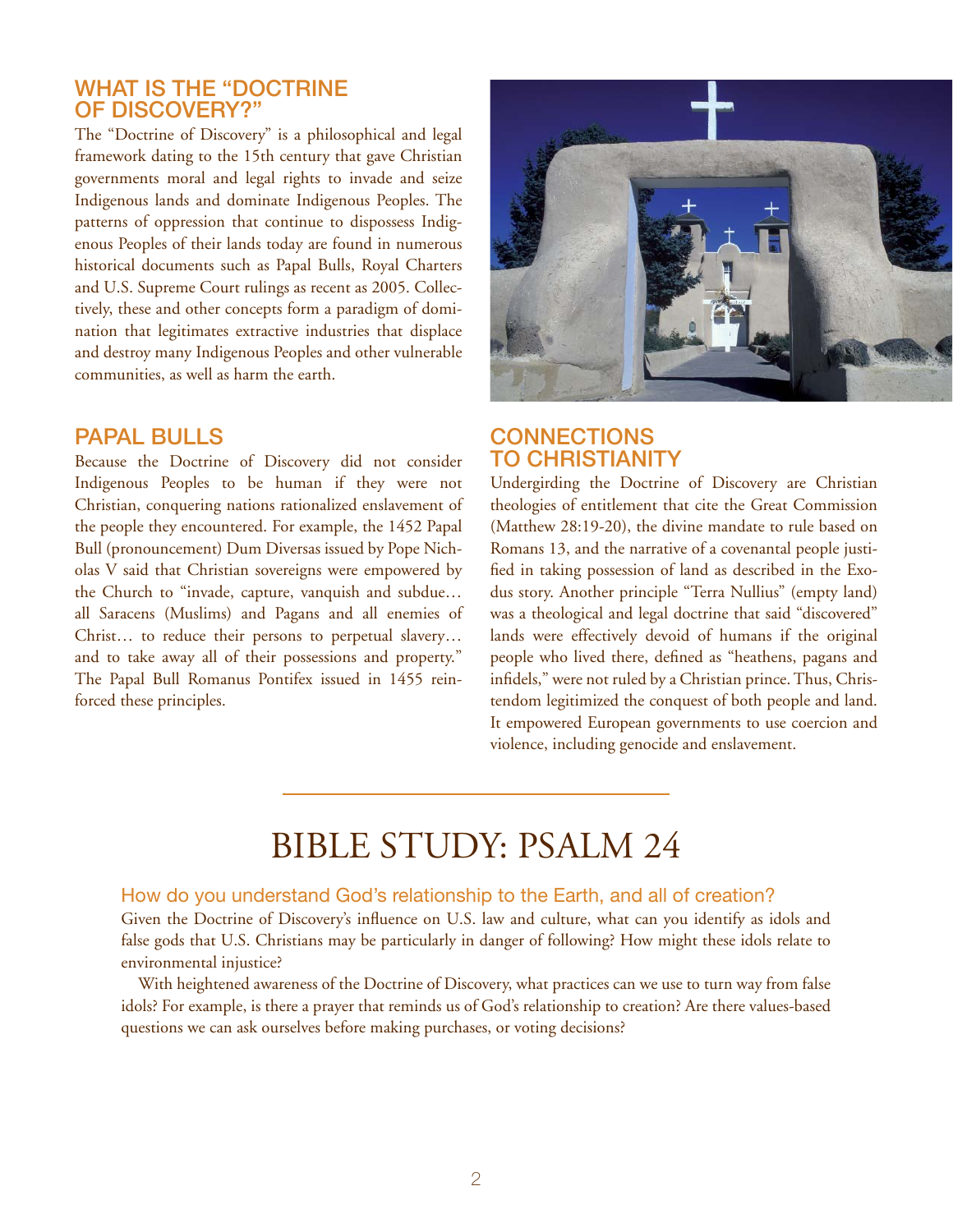Environmental justice is the fair treatment and meaningful involvement of all people regardless of race, color, national origin, or income, with respect to the development, implementation, and enforcement of environmental laws, regulations, and policies. [Calif. Gov. Code § 65040.12(c)]

# HOW DOES THE DOCTRINE of Discovery relate to environmental justice today?

The painful truth is that 500+ years of international policies that unfairly took advantage of Indigenous Peoples continue to give advantage to Christians of European descent, and that property ownership primarily went through men. In the U.S. and around the world, the Doctrine of Discovery's legal and institutional legacy has legitimated mining, fracking, logging, water theft, plantation agriculture, and other extractive industries that take resources from Indigenous communities to benefit the wealth of descendants of Europeans and colonial or post-colonial nations.

The harm of the Doctrine of Discovery extends well beyond Indigenous communities. It has normalized attitudes and behaviors of domination toward fellow human beings, other species, and the rest of God's creation.

## Environmental Racism

In 1987, the United Church of Christ commissioned a study called "Toxic Wastes and Race." The study found that the strongest determining factor for living near a toxic site was race, and its authors coined the term *environmental racism*.

Environmental Racism is racial discrimination in environmental policy-making and enforcement of regulations and laws, the deliberate targeting of communities of color for toxic waste facilities, the official sanctioning of the pres-



ence of life-threatening poisons and pollutants for communities of color, and the history of excluding people of color from leadership of the environmental movement. (Chavis, Benjamin F., Jr., 1994)

Twenty years later, the United Church of Christ repeated the study and uncovered the same findings.

Source: Toxic Wastes and Race at 20. United Church of Christ. 2007. [http://www.ucc.org/environmental-ministries\\_toxic-waste-20](http://www.ucc.org/environmental-ministries_toxic-waste-20) 

*Reflect: In what ways do you think the trauma of the Doctrine of Discovery*  has harmed the abusers and the abused? Trauma has a tendency to repeat itself *over time. Throughout history, how has this pattern of harm repeated itself in the oppression of not only Indigenous Peoples, but also of other racial and ethnic groups, of women, and of God's creation?*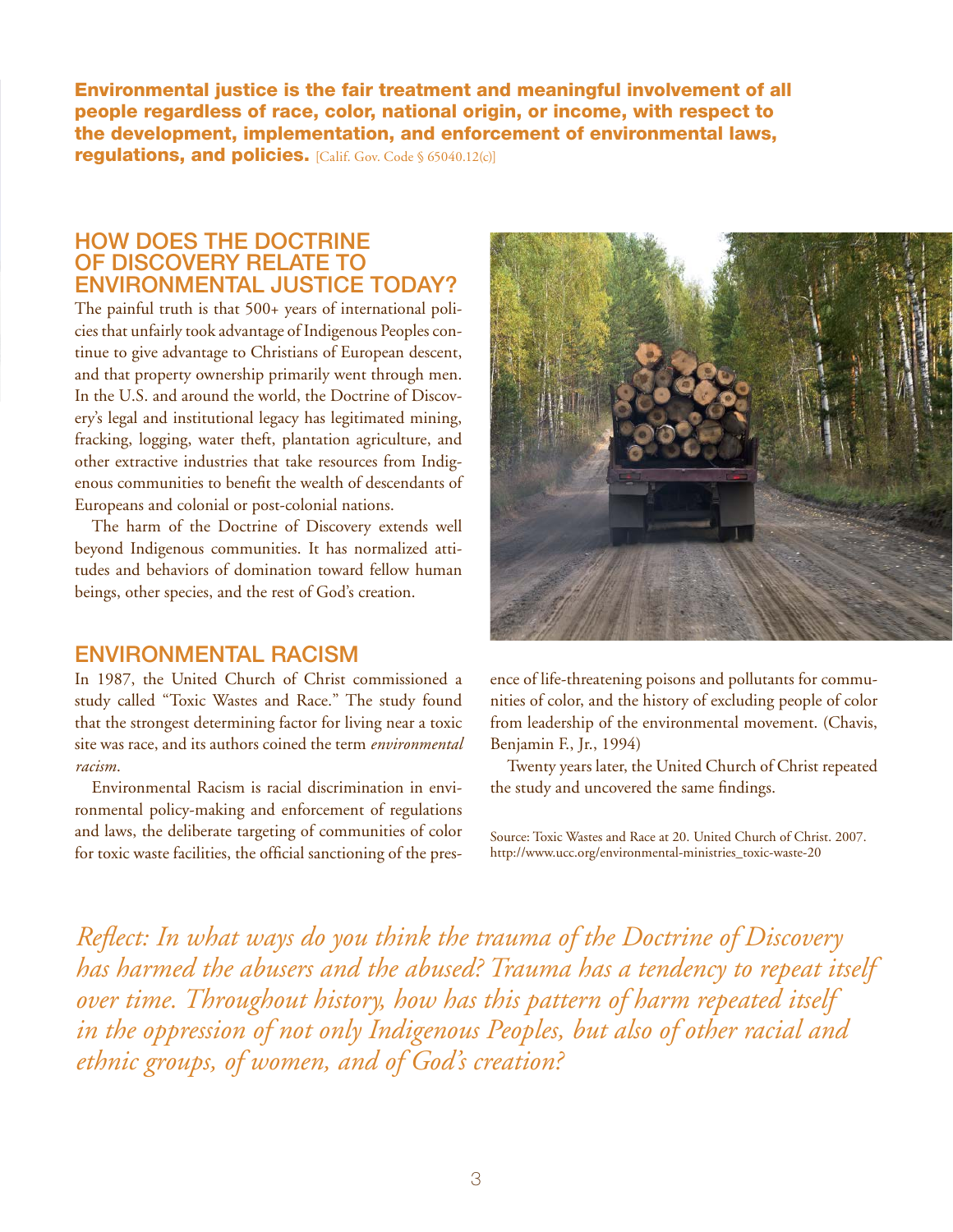

Bears Ears National Monument. Photo by Tim Peterson

#### Manifest Destiny: Whose Promised Land, at Whose Cost?

**European descent settlers justified their behavior through a belief system called Manifest Destiny. This belief system drew on religious understanding that white settlers were being called by God to find a new promised land. Pilgrims and their descendants appropriated parts of the Exodus story. Many pilgrims saw themselves as fleeing Egypt (England) having been delivered from Pharaoh (King James). They crossed the Red Sea (Atlantic Ocean), and they wandered in the wilderness (New England). They entered into the Promised Land, free to worship God (Exodus 3:12, Exodus 4:22-23). In many cases, Indigenous Peoples were portrayed as the new Canaanites, thereby justifying abuse, stealing, and even genocide (Deuteronomy 20:17).**

# The Conquest of the Americas

Contrary to what so many U.S. children learn in school, Columbus did not land in a sparsely settled, nearly pristine wilderness. Recent research has shown that human groups arrived millennia earlier than previously thought and shaped the lands around them in ways that we are only beginning to understand. The astonishing Aztec capital of Tenochtitlán had running water and immaculately clean streets, and was larger than any contemporary European city.

Christopher Columbus's "discovery" of the Americas in 1492 fed a frenzy of 16th century exploration, exploitation and conquest. The first enslaved Africans arrived in Hispaniola in 1501 soon after a Papal Bull of 1493 gave all of the "New World" to Spain. In effect, the Doctrine of Discovery declared war against non-Christians worldwide, sanctioning and promoting the conquest, colonization and exploitation of non-Christian peoples and their territories.

# Broken Treaties

Once the U.S. gained independence from Britain, the federal government made treaties with Indigenous nations: as sovereign nation to sovereign nation. While Indigenous nations initially understood these treaties to be sacred agreements witnessed by the Creator, the U.S. repeatedly broke and violated treaties as the desire to acquire more land increased. Moreover, many treaties were made forcefully, by controlling food sources and through violence. The U.S. made more than 500 treaties with Indigenous tribes, and has changed, nullified, or broken all of them.

## Repudiating the Doctrine of Discovery

Because the Doctrine of Discovery is based on principles that originated with the church, the church has a special responsibility to dismantle this unjust paradigm. This is starting to happen. The World Council of Churches and, within the U.S., the United Church of Christ, the Episcopal Church, the Anglican Union, United Methodist Church, the Presbyterian Church (USA), the Evangelical Lutheran Church in America, and various Quaker meetings have all officially repudiated the Doctrine of Discovery. Catholic groups have petitioned the Pope to take similar action.

Sources: "Dismantling the Doctrine of Discovery" exhibit and "Fact sheet: Dismantling the Doctrine of Discovery" by Sarah Augustine and Katerina Friesen, Dismantling the Doctrine of Discovery Working Group, [dofdmenno.org](http://dofdmenno.org)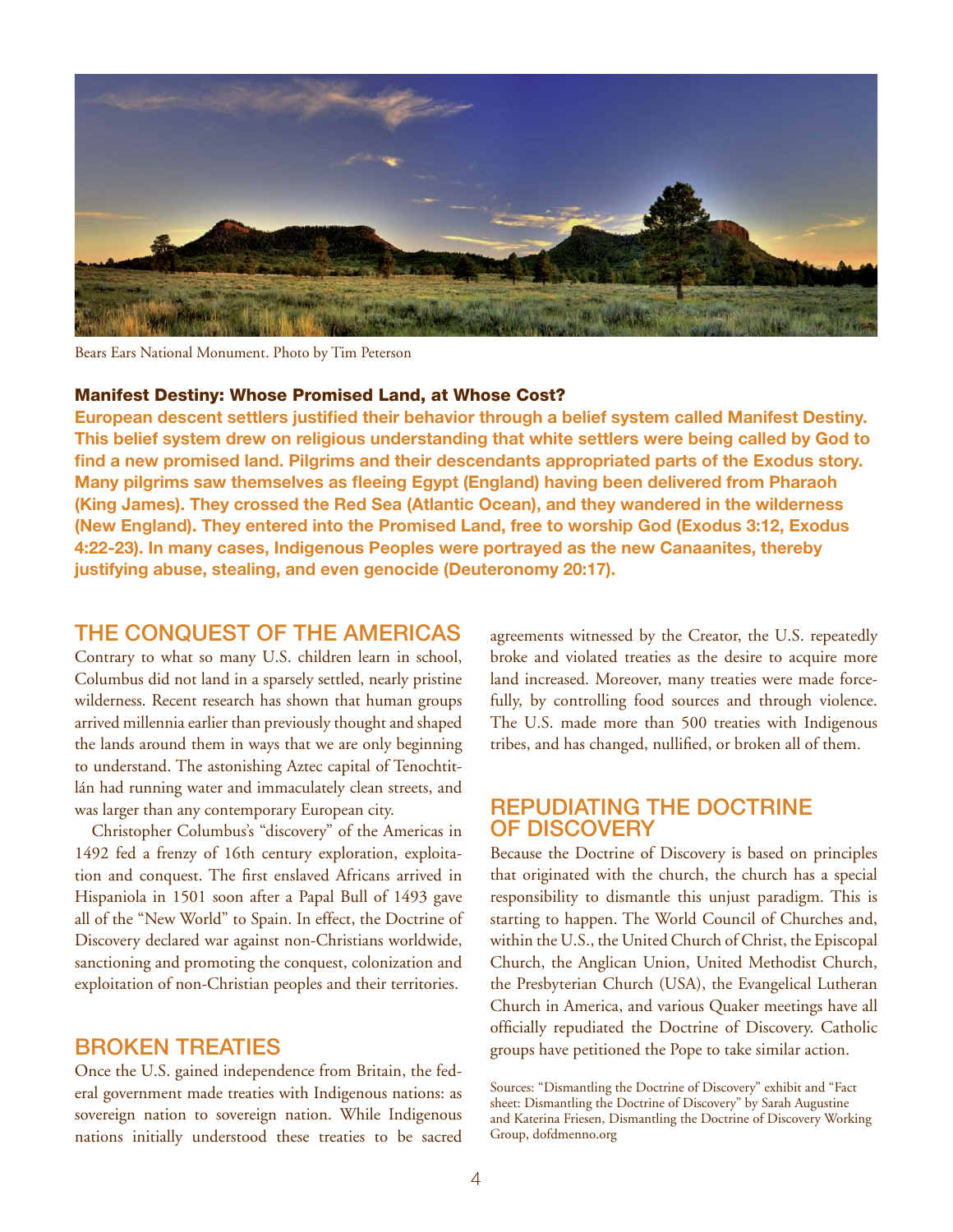# The Doctrine of Discovery in U.S. law

*The presumption that Christian men of European descent are entitled to decide the fate of Indigenous People and their land persisted through a multitude of decisions of the executive, legal, and congressional branches of U.S. government. This timeline gives a few key examples.*



- *1823* The Johnson v. McIntosh Supreme Court decision inducted the Doctrine of Discovery into U.S. law. Chief Justice John Marshall observed that the United States upon winning independence in 1776—became a successor nation to the right of land "discovery" and acquired the power of "dominion" from Great Britain.
- *1824* President John C. Calhoun established the Office of Indian Affairs (now known as the Bureau of Indian Affairs) as a division of the United States Department of War (now known as the State Department).
- *1830* Congress passes The Indian Removal Act, giving power to the federal government to force Native nations to give up their lands in exchange for land west of the Mississippi.
- *1830-1850* The "Trail of Tears": Militias forcibly removed the Chickasaw, Choctaw, Creek, Seminole, and Cherokee people (including African freedmen and slaves who lived among them) from their traditional lands in the Southeastern United States, and made them march westward.



*1848-1855* California Gold Rush European settlers forcibly displaced Indigenous Peoples as they moved west. In response, Congress passed the Indian Appropriations Act of 1851, and the U.S. government began the practice of confining Indigenous Peoples to reservations.



- *1860* The Office of Indian Affairs established the first Indian Boarding School on the Yakima Indian Reservation in Washington. For more than a century after, the U.S. used hundreds of boarding schools as tools to convert American Indian children to Christianity, impart the values of private property ownership, and eradicate their own culture.
- *1868-1887* President Ulysses S. Grant's "Peace Policy" relocated tribes, established more reservations, and called for the replacement of government officials by religious men, nominated by churches, to oversee Indian agencies on reservations and teach [Christianity](https://en.wikipedia.org/wiki/Christianity) to the tribes.
	- *1887* The General Allotment Act of 1887 (also known as the Dawes Act) forcibly converted communally held tribal lands into parcels for individual ownership. From that time until 1934, the U.S. took nearly two thirds of reservation lands from tribes and gave them to male settlers of European descent.



*Reflect: How, if at all, were your ancestors connected to the implementation of some of these government decisions? How was your religious community connected to them?*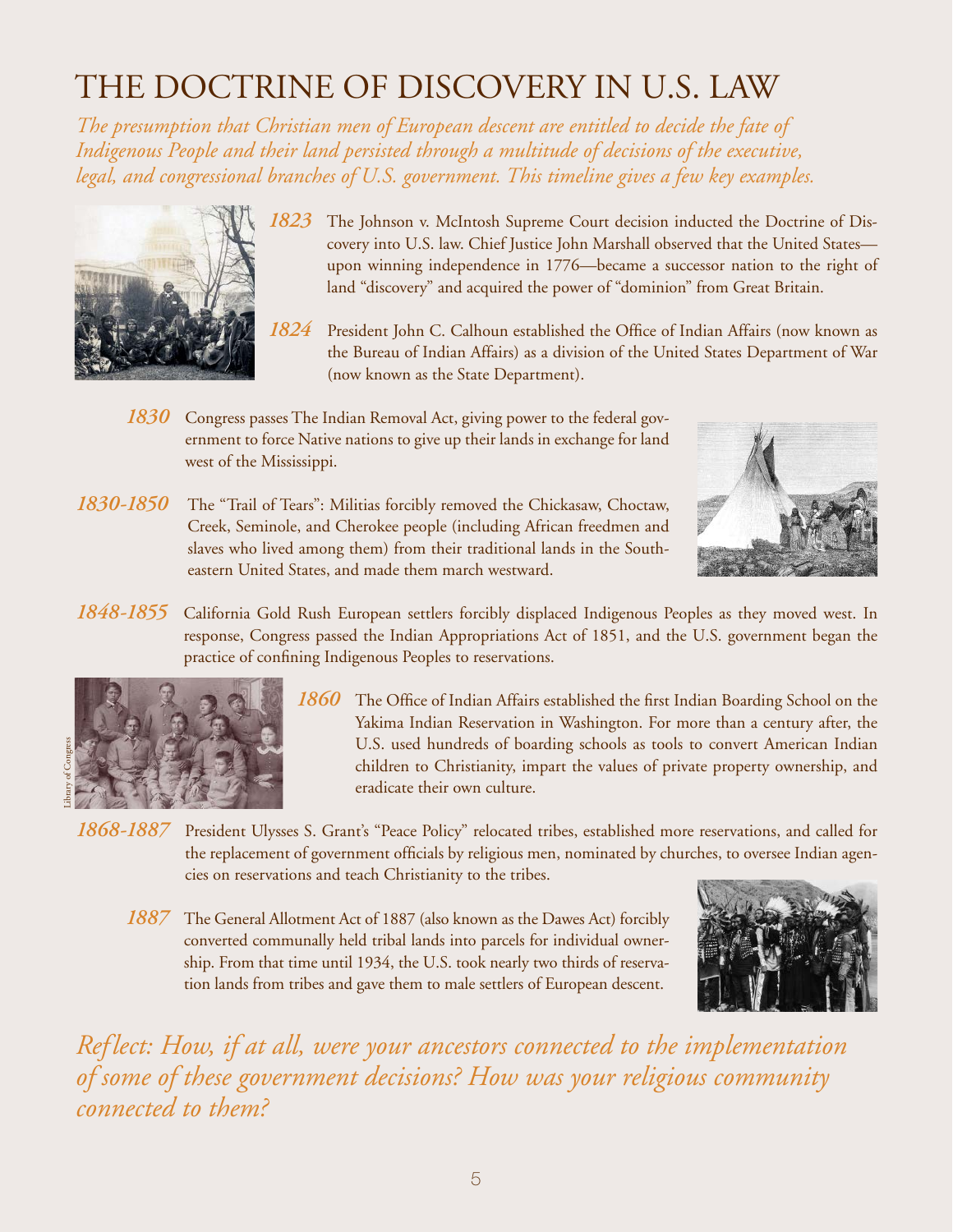# Land Ownership Today

Today, the vast majority of U.S. residents' ancestors migrated as colonists, slaves, refugees, or immigrants. It is a difficult truth that most owners of homes, churches, and business properties have materially benefitted from the theft of Indigenous Peoples' lands. As U.S. taxpayers, we also collectively own federal government property. There are three types of reserved federal lands in the United States: military, public, and Indian.

# Military and Public Lands

Federally held lands are the collective responsibility of all people who live and pay taxes in the United States. If these lands are being used in a way that is morally concerning, we can advocate to the public officials responsible for their stewardship. Military land includes not only military bases, but also land held in trust by the Army Corps of Engineers. Federally held public lands include national forests, wilderness areas, national wildlife refuges, national monuments, and national parks. Places within U.S. military and public lands often hold significance for Indigenous Peoples.



# Tribal Lands

Today, 56 million acres are held as reservation and trust land belonging to various American Indian tribes and individuals. American Indian tribal lands comprise about 2% of the United States. Alaska Native corporations and villages control 44 million acres. If the 100 million acres under American Indian or Alaska Native control were a state, it would be the fourth largest state in the U.S. The largest reservation belongs to the Navajo Nation.

The 567 tribal nations that have a nation-to-nation relationship with the U.S. government are located across 35 states. There are 300+ federal Indian reservations in the United States.

# Learning from the Host People of the Land

Today, most people who live in the United States lack the type of deep knowledge of God's creation that some Indigenous Peoples still hold. This knowledge is based on generations of relying on the gifts of creation for sustenance, yet too often, it is not respected. God's creation is under unprecedented stress from climate change and species loss. It is now more important than ever to learn from the original caretakers of native species, land and water.

Source: Tribal Nations and the United States: An Introduction. National Congress of American Indians. <http://ncai.org/about-tribes>

*Reflect: Do you know how the land on which you live, or where your church is located, was originally acquired? What do you know about the land's original caretakers? What about military land near you, or public land areas you enjoy visiting?*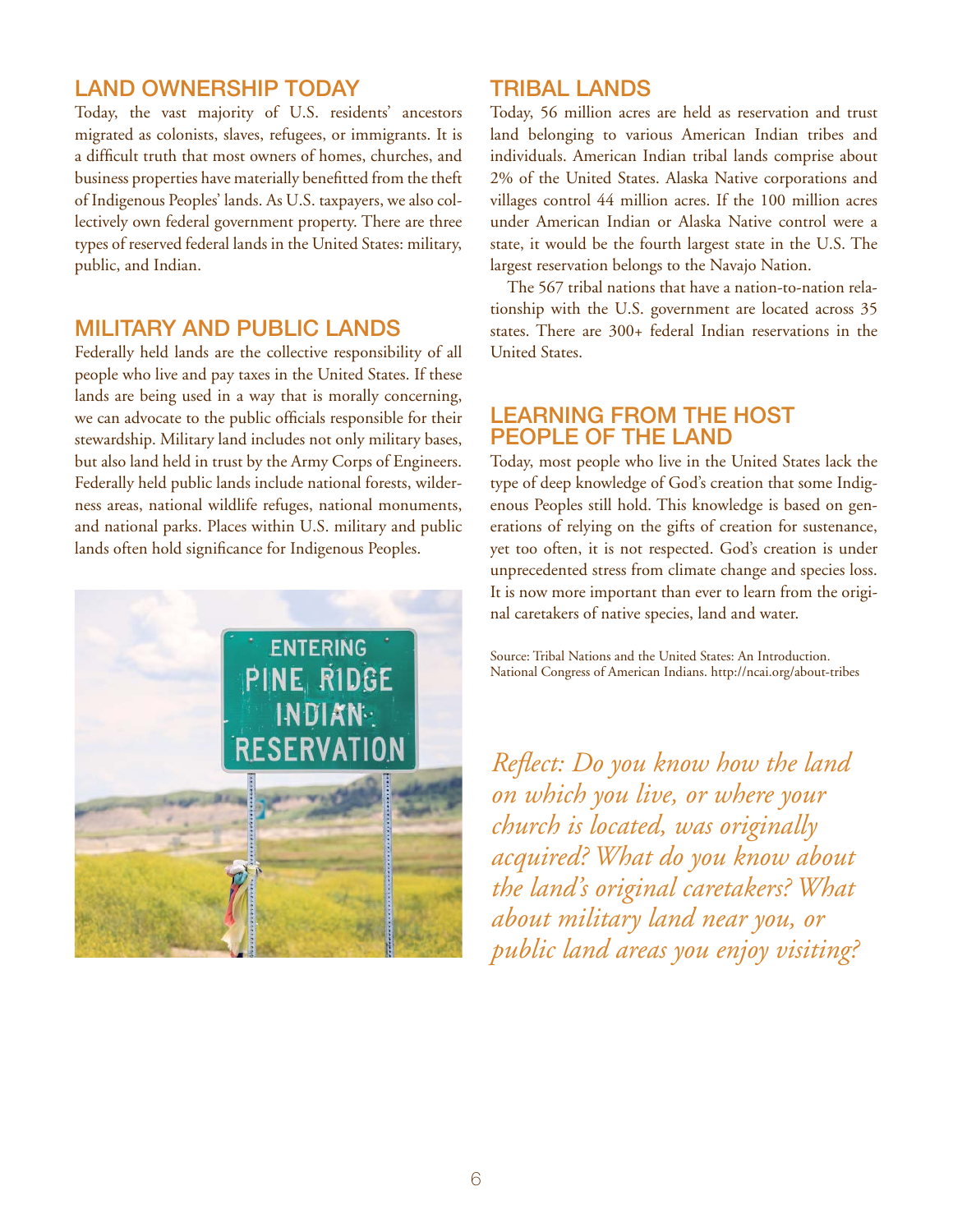# Sacred Sites

To Christians in the United States, the idea that someone could seize, loot, dig up, or build on top of our sanctuary, cemetery, or sacred artworks without our permission sounds absurd and abhorrent. For too many tribes, it is a frequent reality. Sacred sites are places that hold religious and cultural significance to Indian tribes or Native Hawaiian organizations. While some sacred sites are within tribal lands, many are not. Two laws important to the protection of sacred sites are Section 106 of the National Historic Preservation Act and the National Environmental Policy Act (NEPA).

As Christians, one step we can take toward ally-ship and healing is standing with Indigenous Peoples to properly protect the places they consider sacred. This not only safeguards religious freedom, history and culture. It also frequently results in conservation of God's creation.

#### Case Study: The Arctic National Wildlife Refuge

The Arctic National Wildlife Refuge is the ancestral land of the Gwich'in and Inupiat people. The Arctic is warming twice as fast as the rest of the world, causing disruption to ecosystems and subsistence lifestyles. Oil drilling in the Refuge is a constant potential threat. The coastal plain of the Refuge is the birthing ground for Porcupine Caribou. Gwich'in people call the coastal plain "the sacred place where life begins." Caribou provide the Gwich'in with food security, as well as cultural and spiritual wellbeing. For decades, the Gwich'in have led efforts to defend the Refuge from drilling, which puts their lives in jeopardy. Because most Gwich'in people happen to be Episcopalian, protecting the Refuge is a high priority of the Episcopal Church. Inupiat people are not of one mind about oil drilling in the Refuge. Some people worry that without the option of oil drilling, they might have to leave their home due to lack of economic opportunity. Until viable plans exist for transitioning away from fossil fuels, many Indigenous communities face morally difficult, divisive, and unfair choices.



Gwich'in leaders deliver children's art collage to Senator Murkowski of Alaska

#### Case study: Bears Ears National Monument

In southern Utah, two massive rock formations that look like a pair of bears' ears define the region's landscape. Numerous tribes claim the region as their ancestral home. Unfortunately, petroglyphs, grave sites, and ancient cliff dwellings in the area have been looted, vandalized, or harmed by careless visitors. In 2015, five tribes issued a joint conservation proposal to President Obama. Religious communities supported their proposal as a step toward healing. In December 2016, by the power of the Antiquities Act of 1906, President Obama declared the Bears Ears National Monument. As of 2017, it is the only National Monument with a primary focus on the contributions of Indigenous Peoples. Some politicians in Utah were unhappy with the Monument and wish to see the land given over to the state. Facing threats of diminished protections, tribes are seeking allies to safeguard their ancestral land.

*Reflection: As a Christian, how would you react to desecration of sacred artworks, religious sanctuaries, or graveyards? What are some of the values and Christian faith principles you believe should apply to showing respect for sacred places?*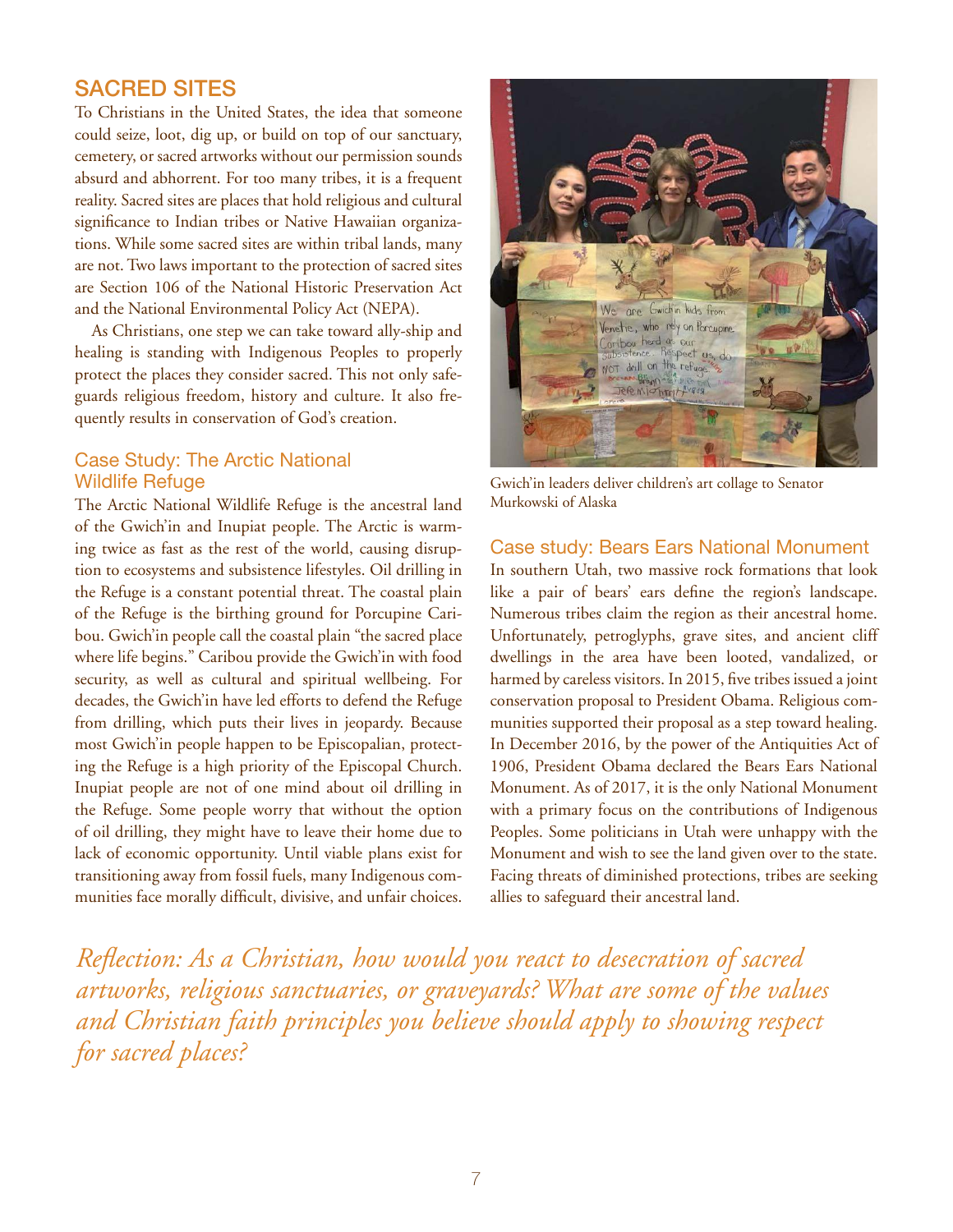# Respecting Sovereignty

Sovereignty refers to the fact that each Indigenous tribe has the inherent right to govern itself. Through their own systems of decision-making, any tribe has the right to choose how and where to share the gifts of God's creation on their own tribal lands. Just as people with corporate interests often struggle to respect tribes' conservation decisions, environmentalists may have difficulty respecting tribes' decisions to extract mineral or fossil fuel resources from their land. As Christians, if we truly seek to counteract the damage done by the Doctrine of Discovery, it is paramount that we respect the decision-making power of tribes.

#### Case study: Standing Rock

In 2016, the Standing Rock Sioux Tribe galvanized an unprecedented movement for solidarity to protect their sacred land when Energy Transfer Partners undertook construction of the Dakota Access Pipeline. The Dakota Access Pipeline crosses un-ceded treaty lands, desecrates a Sioux burial ground, and crosses under the Missouri River. In seeking to protect sacred lands and waters, peaceful, prayerful camps with tens of thousands of people formed surrounding pipeline construction sites. Tribal and religious leaders from around the world visited the camp. In November 2016 at Standing Rock, more than 500 religious lead-



Copy of the Doctrine of Discovery being burned during the clergy march on Standing Rock. Photo by Lynette Wilson

ers burned a copy of the Doctrine of Discovery. In 2017, the Trump Administration disregarded the requirements to meaningfully consult tribes and complete a proper Environmental Impact Statement for the Dakota Access Pipeline. Although the Dakota Access Pipeline went forward, the advances made at Standing Rock were historic. Thousands of people awoke to matters of Indigenous sovereignty, environmental justice, and the power of prayer to unite.

# SERMON STARTERS

**Deuteronomy 30:15-20 (Choose Life).** Moses is now at the entrance to the new promised land but he cannot enter, so he is preparing the people to cross over to the new land. However, there are instructions for entering the new land. This could be where the preacher can talk about abiding by God's law to care for creation. In the interconnected web of God's creation, we care for a world that also sustains us. From the earth, we grow our food and reap the benefits. We need the earth to survive and to be strengthened.

**Revelations 22:1-3 (River of Life)** The preacher can talk about the sacred water that flows and brings all kinds of fruit and food plus healing for the nations. We need water to survive and we need it to sustain life. Water is important to all creation not just humans. It is important for us to keep the water purified, so we may live. This is what the native people of Standing Rock Sioux Nation have shown us; they protect the water. Water is Life!

*Sermon Starters by Rev. Tweedy Sombrero Navarrete, Dine, United Methodist pastor*



Creation Justice Ministries educates, equips, and mobilizes its 38 member communions and denominations, congregations, and individuals to do justice for God's planet and God's people. Learn more at **[www.creationjustice.org](http://www.creationjustice.org)**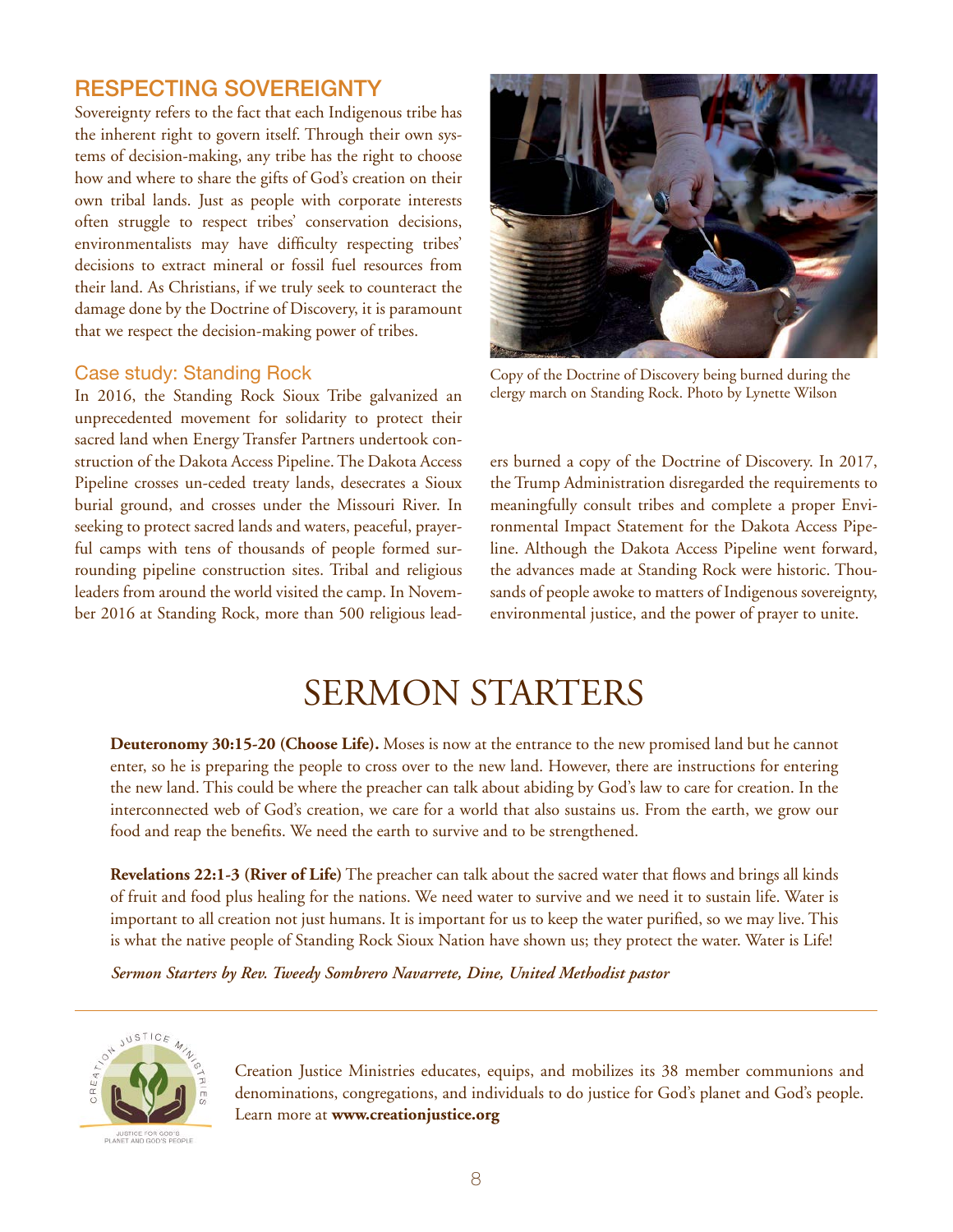

# LET GOD'S CREATION SUSTAIN YOU (Liturgy)

*We acknowledge that this land is the traditional territory of Indigenous Peoples. Their presence is imbued in the lands and waters surrounding us. May we nurture our relationship with our Indigenous neighbors, and the shared responsibilities to their homelands where we all reside today.*

#### Call To Worship

**Leader:** Thank you, Lord, for the people gathering around us today. Let us take this time to give thanks for these things of the earth that give us the means of life.

**People:** Thank you for the plants, animals, and birds that we use as food and medicine.

**Leader:** Thank you for the natural world in which we find the means to be clothed and housed.

**People:** Thank you, Lord, for the ability to use these gifts of the natural world.

**Leader:** Help us to see our place among these gifts not to squander them or think of them as means for selfish gain.

People: May we respect the life of all you have made.

**All:** May our Spirit be strengthened by using only what we need and may we use our strength to help those who need us.

#### **Confession**

**Leader:** Giver of Life, in the midst of a plundered earth we groan with creation:

**People:** Have mercy on us.

**Leader:** Giver of Life, in the midst of poisoned waters we groan with creation:

**People:** Have mercy on us.

**Leader:** Giver of Life, in the midst of polluted air we groan with creation:

People: Have mercy on us.

**Leader:** Giver of Life, in the midst of mountains of waste we groan with creation:

**People:** Have mercy on us.

**Leader:** Giver of Life, in the midst of the world at war, and because of the Church's sinful participation in the Doctrine of Discovery and Manifest Destiny, we groan with creation;

**People:** Have mercy on us.

**Leader:** Giver of Life, we who are made in the image of God have gone astray. Attitudes of conquest and greed harm us all. Creation groans with us.

**People:** Have mercy on us.

#### *SILENCE*

#### The Assurance

**Leader:** Thank you, Lord, for all that you have given us.

Thank you for the beauty of the universe that you created: the trees, the sky, the mountains, the rain.

All things hold beauty in themselves and all are related and touch each universe of the earth. You created the rhythm and pattern of the universe in a harmony of movement, sight, and sound.

Help us to appreciate your creation and to live with our eyes, ears, and hearts open to your message. **Amen**.

#### **Benediction**

**Leader:** God is before us. **People:** God is behind us. **Leader:** God is above us. **People:** God is below us. **Leader:** Gods words shall come from our mouths. People: For we are all God's essence, a sign of God's love. **Leader:** All is finished in beauty. **All:** All is finished in beauty.

*Liturgy by Rev. Tweedy Sombrero Navarrete, Dine, United Methodist pastor*